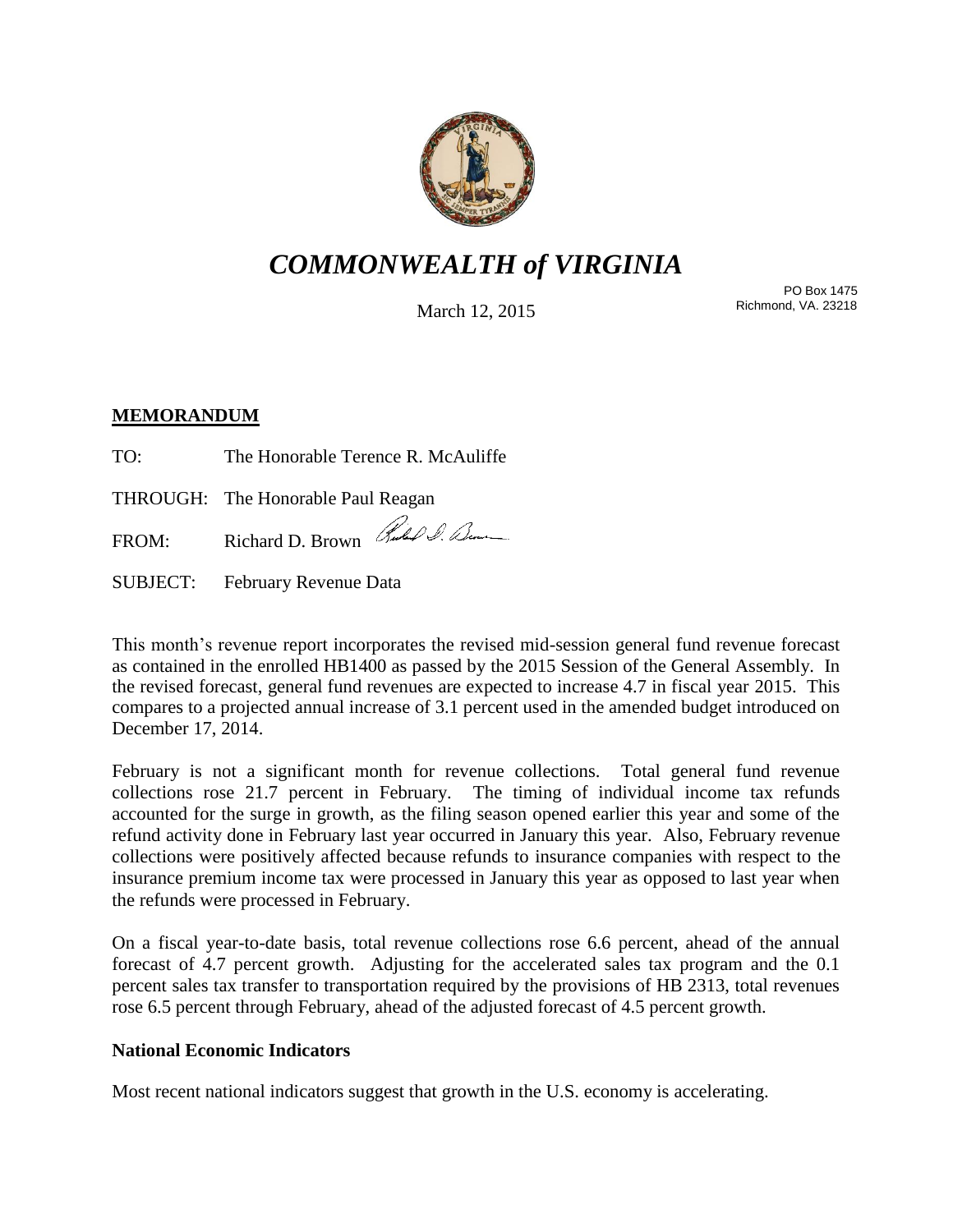- According to the second estimate, real GDP grew by an annualized rate of 2.2 percent in the fourth quarter of 2014, following 5.0 percent growth in the third quarter and 4.6 percent in the second quarter. Consumer spending drove the growth.
- The labor market continued to improve in February. Payroll employment rose by 295,000 jobs in February, and the growth was broad-based. In a separate report, the unemployment rate fell from 5.7 percent to 5.5 percent in February to a post-recession low.
- Initial claims for unemployment increased by 7,000 to 320,000 during the week ending February 28. The four-week moving average rose from 294,500 to 304,750. The President's Day holiday and winter storms most likely have caused some volatility in the initial claims data.
- With six of the ten components increasing, the Conference Board's index of leading indicators rose 0.2 percent in January following a 0.4 percent increase in December. The rise in the index is consistent with accelerating economic growth.
- The Conference Board's index of consumer confidence fell 7.4 points to 96.4 in February. Both the present situation and the expectations components declined, but expectations accounted for most of the decrease.
- Activity in the manufacturing sector slowed further in February, with the Institute of Supply Management index falling from 53.5 to 52.9, the fourth consecutive decline. Still, the index remains above the expansionary threshold of 50.0.
- Driven by falling oil prices, the CPI fell 0.7 percent in January and stands 0.2 percent below January 2014, marking the first negative year-over-year reading since October 2009. Core inflation (excluding food and energy prices) increased 0.2 percent in January and stands 1.6 percent above a year ago.
- The Federal Reserve announced at its January meeting that it will keep the federal funds target rate at 0.0 to 0.25 percent, noting that it will be "patient in beginning to normalize the stance of monetary policy."

## **Virginia Economy**

In late March, the Virginia Employment Commission will release re-benchmarked employment data for calendar years 2013 and 2014, so January data are not yet available. A brief review of the revision will be included in the March revenue letter.

The Virginia Leading Index (preliminary – based on estimated January employment) rose 0.1 percent in January after falling less than 0.1 percent in December. The U.S. leading index, initial claims, future employment, and building permits improved in January, while auto registrations fell. The indexes for Roanoke, Richmond, Hampton Roads, Lynchburg, Charlottesville, Danville, and Blacksburg advanced, while the index for Winchester declined in January. The indexes for Northern Virginia, Bristol, and Harrisonburg were unchanged.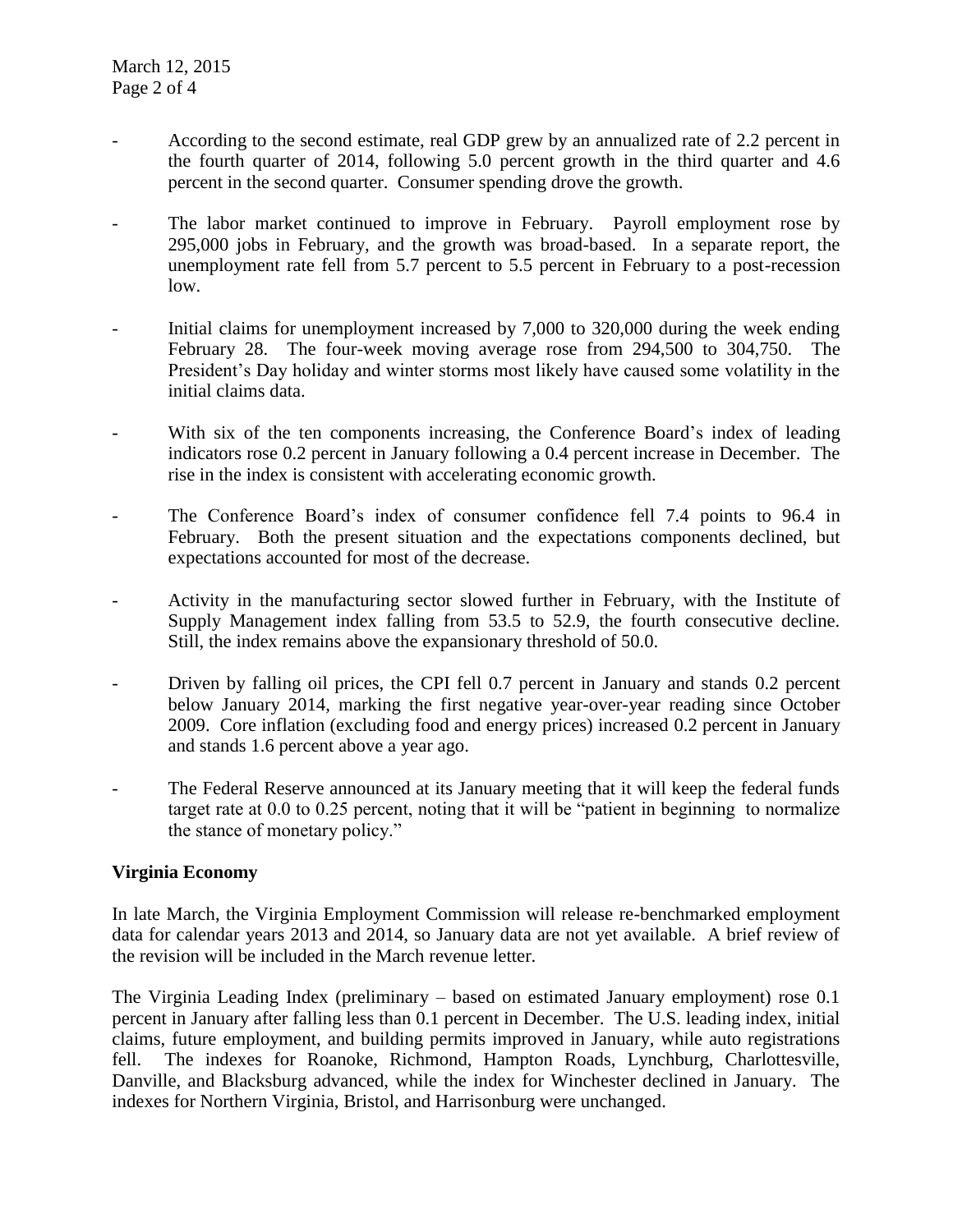March 12, 2015 Page 3 of 4

#### **February Revenue Collections**

Total general fund revenue collections rose 21.7 percent in February, with the timing of individual income tax refunds accounting for the surge in growth. On a fiscal year-to-date basis, total revenue collections rose 6.6 percent, well ahead of the annual forecast of 4.7 percent growth. Adjusting for the accelerated sales tax program and the 0.1 percent sales tax transfer to transportation required by the provisions of HB 2313, total revenues rose 6.5 percent through February, ahead of the adjusted forecast of 4.5 percent growth.

*Net Individual Income Tax (69% of general fund revenues)*: Through February, collections of net individual income tax rose 7.1 percent from the same period last year, ahead of the revised annual estimate of 5.0 percent growth. Performance in each component of individual income tax is as follows:

*Individual Income Tax Withholding (63% of general fund revenues)* Collections of payroll withholding taxes rose 3.5 percent in February. Year-to-date, withholding collections are 4.2 percent ahead of the same period last year, leading the revised annual estimate of 4.0 percent growth.

*Individual Income Tax Nonwithholding (16% of general fund revenues)*: February is not a significant month for collections in this source. Receipts were \$45.5 million compared with \$55.4 million in February of last year. Year-to-date collections through February rose by 19.9 percent, ahead of the estimate of a 7.9 percent increase.

*Individual Income Tax Refunds*: The Department of Taxation issued \$374.0 million in refunds in February compared with \$460.8 million last year, an 18.8 percent decline. The filing season opened earlier this year than last year so some of the refund activity that occurred in February 2014 occurred in January this year. For the January-February period, TAX issued about 1 million refunds, the same amount as last January-February. The average refund size for the filing season is down 3.0 percent. Fiscal year-to-date, refunds have declined 2.5 percent, trailing the annual estimate of 3.2 percent growth.

*Sales Tax (19% of general fund revenues)*: Collections of sales and use taxes, reflecting January sales, rose 4.2 percent in February. February receipts include January post-holiday sales and gift card purchases, completing the holiday shopping season.

On a year-to-date basis, collections have risen 4.4 percent, close to the annual estimate of 4.9 percent growth. Adjusting for the partial repeal of the accelerated sales tax program and the 0.1 percent sales tax transfer to transportation required by HB 2313, sales tax collections have grown by 3.9 percent year-to-date, matching the economic-base forecast.

*Corporate Income Tax (5% of general fund revenues)*: February is not a significant month for collections in this source. Collections of corporate income taxes were \$18.0 million in February, compared with receipts of \$9.2 million a year ago. Year-to-date collections have grown 20.3 percent from the same period last year, far ahead of the annual estimate of an 11.0 percent increase.